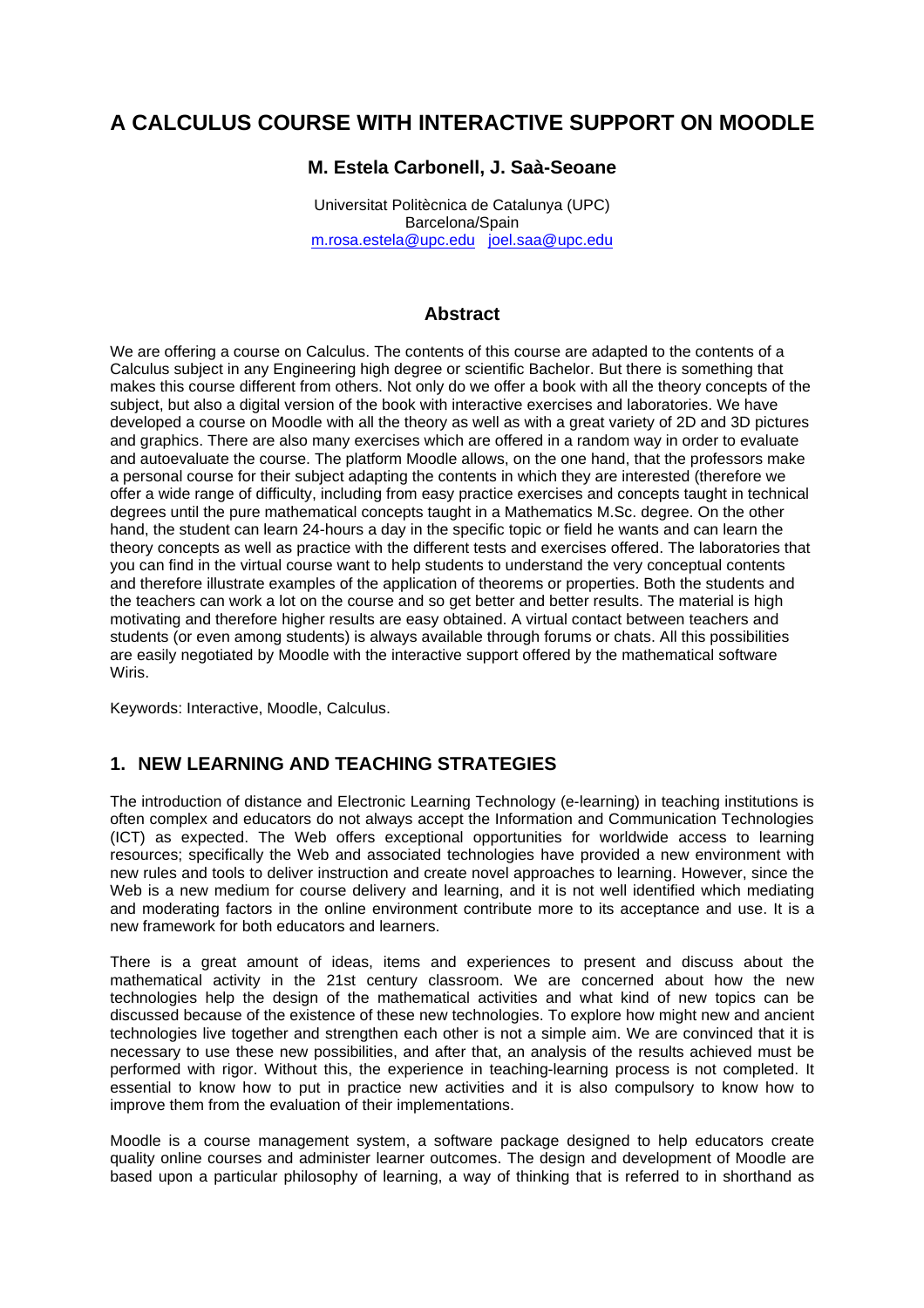'social constructionist pedagogy'. Atenea is based on Moodle, an open source learning management system, which offers a wide variety of tools.

In this project we offer a solution based on the Moodle platform which allows both teachers and students to take advantage of all the possibilities available through this software. Moodle is open source software thought to be the key in the future learning strategies and that is the reason why most of European Universities have already included Moodle on their virtual campus. This software offers a great range of possibilities and can be easily adapted to a particular subject. We have developed a course on Calculus based on this software and therefore a long theory background on this subject has been included as a pillar of this course.

As both e-learning and classical learning are found essential by most of the students, a paper book [1] has also been written at the same time. All the theory contents as well as the examples and exercises can be found in the book. Furthermore, the same contents have been included in a Moodle course. What is then new? In the Moodle course, there have also been developed new activities such as multiple choice tests or questionnaires, interactive laboratories and interactive graphics. That is basically what makes this course more powerful than others.

#### **1.1 Contents**

Another good point of having a course in this software is that it becomes extremely easy to make it personal and flexible. This course is thought to be used by all the different ranges in which a Calculus course is taught, from the easiest courses found in some short technical degrees and until the Calculus taught in the Mathematics Bachelor degree. Because of this, the course includes all the following contents with an absolute depth (a depth that will be able to be chosen by each teacher) in the topics.

- 1. Introduction to number sets. Real and Complex numbers.
- 2. Basic topology in metric spaces.
- 3. Numerical series and sequences
- 4. Real functions of real variable.
- 5. Multivariable functions.
- 6. Primitives.
- 7. The Riemann integral.
- 8. Multiple Riemann integral.
- 9. Functional series and sequences.

The course is then divided in nine different chapters. Each of these chapters includes the theory behind the topic, many different examples showing how to use this theory, some exercises to let the student work and learn, a questionnaire in order to make the student be aware of his or her improvements and knowledge, and some interactive contents dealing with the theory and examples, including laboratories or graphics.

# **2. A CHALLENGING MATERIAL FOR STUDENTS**

Students of this course will have the chance of learning straight from the paper book with all the docent material and contents of a Calculus course through the theoretical development and proofs of all the results, examples and exercises of the book, but at the same time, they will have the opportunity of experiencing the advantages of learning Calculus from a bank of interactive activities.

On the one hand, there are a wide variety of virtual laboratories that will help the student learn and understand better the concepts and results through an interactive way. An example of these laboratories is shown in the figure below, which helps the students to understand how the Riemann Integral is constructed, defined and its geometrical interpretation.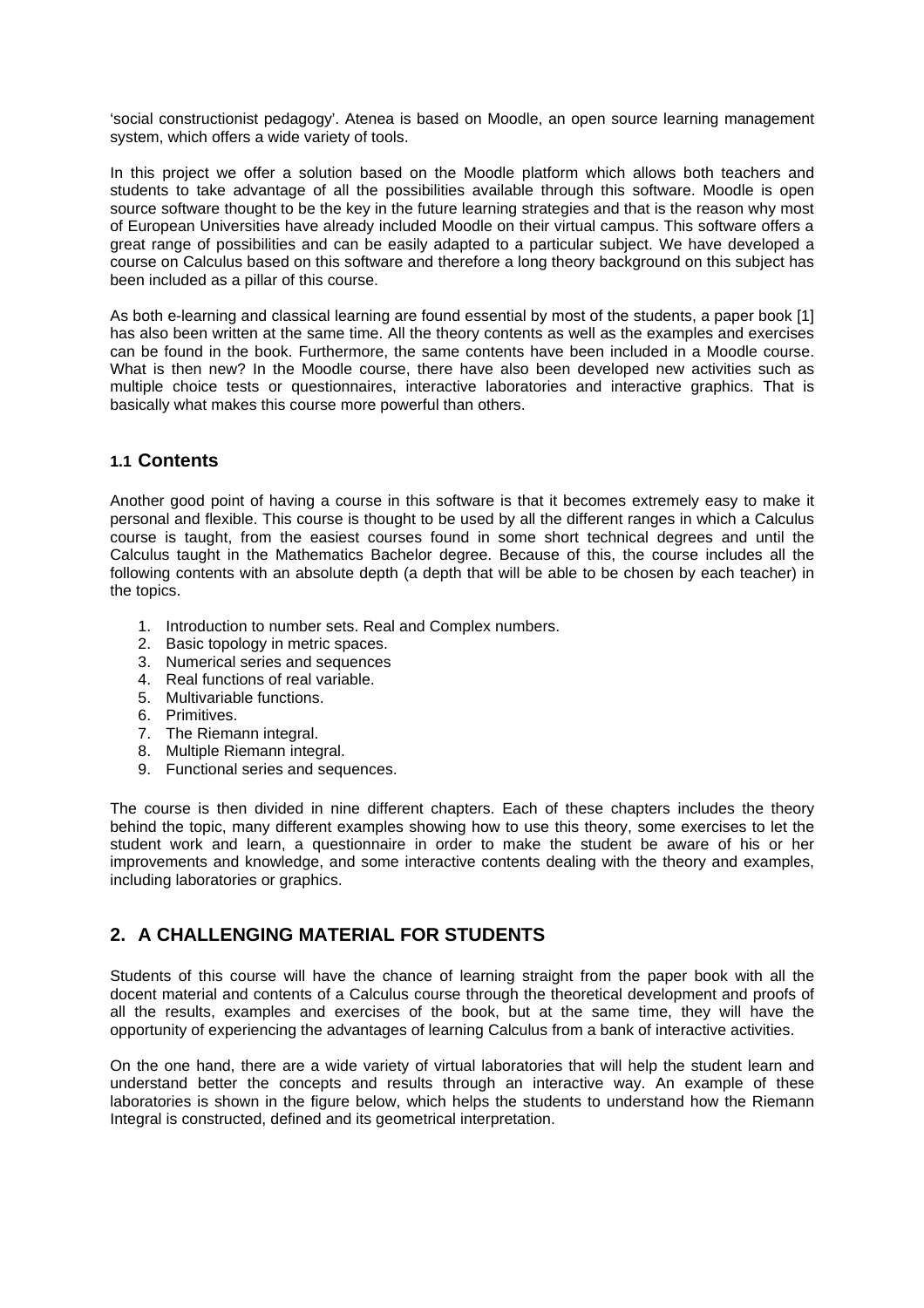

Fig.1. Laboratory

The students will also find a bank of exercises which are thought to be self training. These exercises are developed with the mathematical software Wiris and so are programmed in a way that the students can interact with them. The students will be able to change parameters, change the visualization of the graphic (if there is one) and even change the type of exercise. A good example of these virtual exercises is shown in the figure 2 in which the student is asked to guess whether the functional sequence converges or not.



Fig.2. Virtual exercise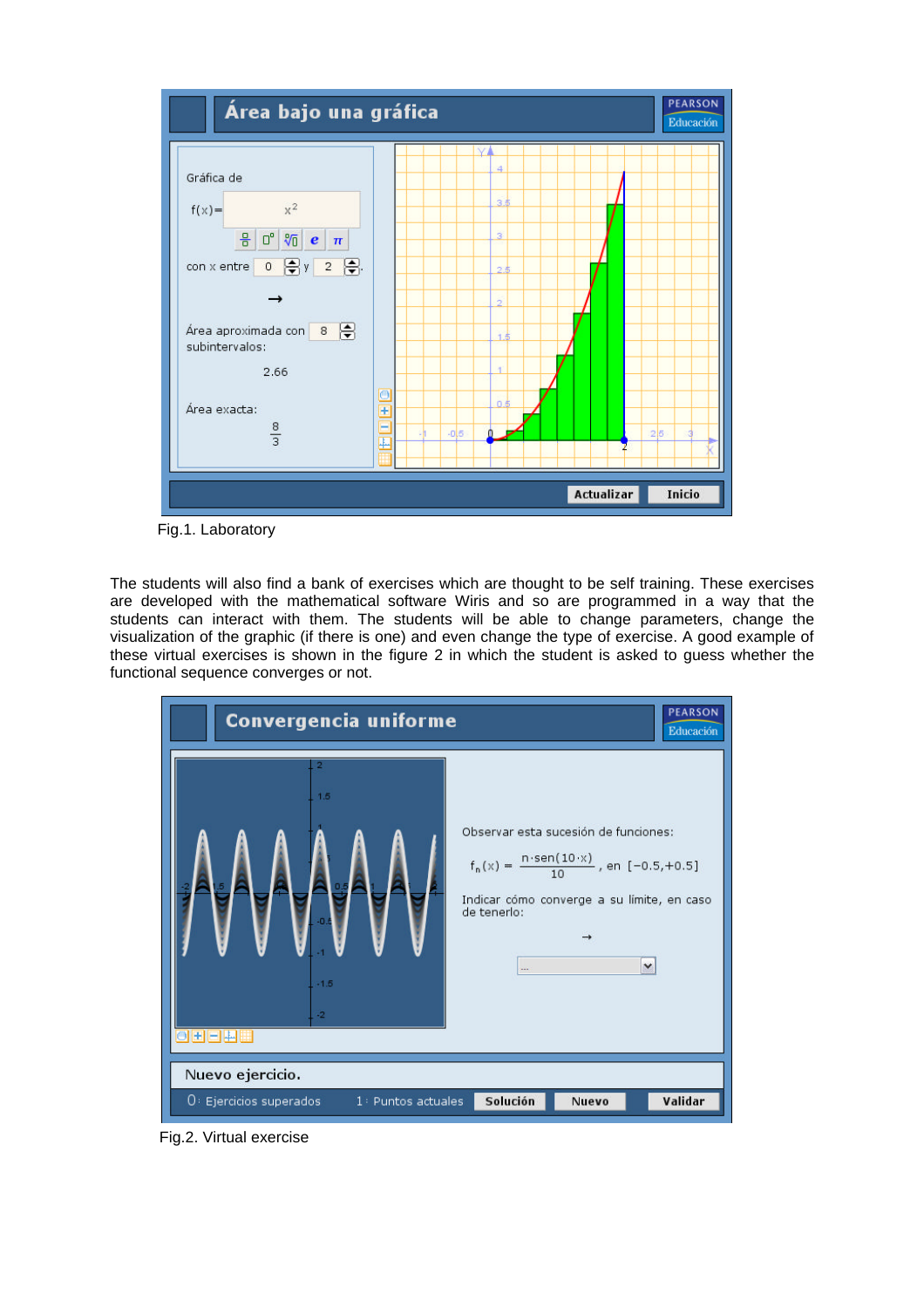By clicking on the Solution button the student will be allowed to see the correct answer; if he or she clicks on the New button the student will be given a new exercise on the same topic and by clicking on the Validate button the student will be able to check whether he or she has given the correct answer. It is always shown how many exercises the student has already done, and how many of them correctly. Through the icons under the graphic and also clicking on the picture it is also permitted to see the figure from a different point of view, zoom in and zoom out...

Another motivating task that the students will find is a large collection of questionnaires, distributed in different banks according to the main topic of each chapter. This tool, the quizzes module, allows creating quizzes with different question types, adapted to the specific objectives to be achieved at any step in the teaching-learning process. A powerful tool for monitoring and diagnosing a student's understanding of knowledge, Moodle quizzes contributes to the development of new strategies not practical with paper-based testing. To explore how to apply these new strategies and be able to develop a substantial bank of quiz questions, we are carrying out subsidized projects by the Institute of Education Sciences (ICE) of the UPC. There is a questionnaire of 10 different questions taken from a large bank at the end of each chapter. The student should take the test and, if satisfactory, he or she will realize that they are able to go on with the next chapter. The instructor is always allowed to check the grades (there can be different grades for the same test, if it has been taken by the same student more than once) and decide whether the student is permitted to start the next section or not.

Every quiz has 10 questions and an example of these questions can be seen in the figure below. It can also be seen how easy and user friendly it is to surf through this module for the students taking the test.

| 7 ≼<br>Puntos:<br>$-11$ | Si $x,y \in \mathbb{R}^n$ y d $(x,y)$ =3, entonces podemos afirmar que,                         |                                                                              |  |  |  |  |  |  |  |
|-------------------------|-------------------------------------------------------------------------------------------------|------------------------------------------------------------------------------|--|--|--|--|--|--|--|
|                         | Seleccione<br>una<br>respuesta.                                                                 | O A. Ninguna opción es cierta                                                |  |  |  |  |  |  |  |
|                         |                                                                                                 | $O$ B.y $\in$ B(x, 4)                                                        |  |  |  |  |  |  |  |
|                         |                                                                                                 | O C. $\exists z \in \mathbb{R}^n$ tal que d(x,z) = 1 y d(y,z) = 1            |  |  |  |  |  |  |  |
|                         |                                                                                                 | $O$ D. $x-y \in B(0,3)$                                                      |  |  |  |  |  |  |  |
|                         |                                                                                                 | O E. $\ x-y\  = \sqrt{3}$                                                    |  |  |  |  |  |  |  |
|                         | Enviar                                                                                          |                                                                              |  |  |  |  |  |  |  |
|                         |                                                                                                 |                                                                              |  |  |  |  |  |  |  |
| 8 <sub>6</sub>          | Considerar el espacio euclídeo ( $\mathbb{R}$ , d) y para x,y,z $\in \mathbb{R}$ la desigualdad |                                                                              |  |  |  |  |  |  |  |
| Puntos:<br>$-11$        | $ x+y  \le  x+z  +  z-y $                                                                       |                                                                              |  |  |  |  |  |  |  |
|                         |                                                                                                 |                                                                              |  |  |  |  |  |  |  |
|                         | Seleccione<br>una                                                                               | $\circ$ A. Cualquier valor de x,y, $z \in \mathbb{R}$ la verifica            |  |  |  |  |  |  |  |
|                         | respuesta.                                                                                      | O B. Sólo se verifica si z=x=y                                               |  |  |  |  |  |  |  |
|                         |                                                                                                 | $\circ$ C. No existe ningún valor de x,y,z $\in \mathbb{R}$ que la verifique |  |  |  |  |  |  |  |
|                         |                                                                                                 | O D. Sólo se verifica si $ z  \le  y $ o si $ z  \le  x $                    |  |  |  |  |  |  |  |
|                         | Enviar                                                                                          |                                                                              |  |  |  |  |  |  |  |

Fig. 3. Examples of quiz questions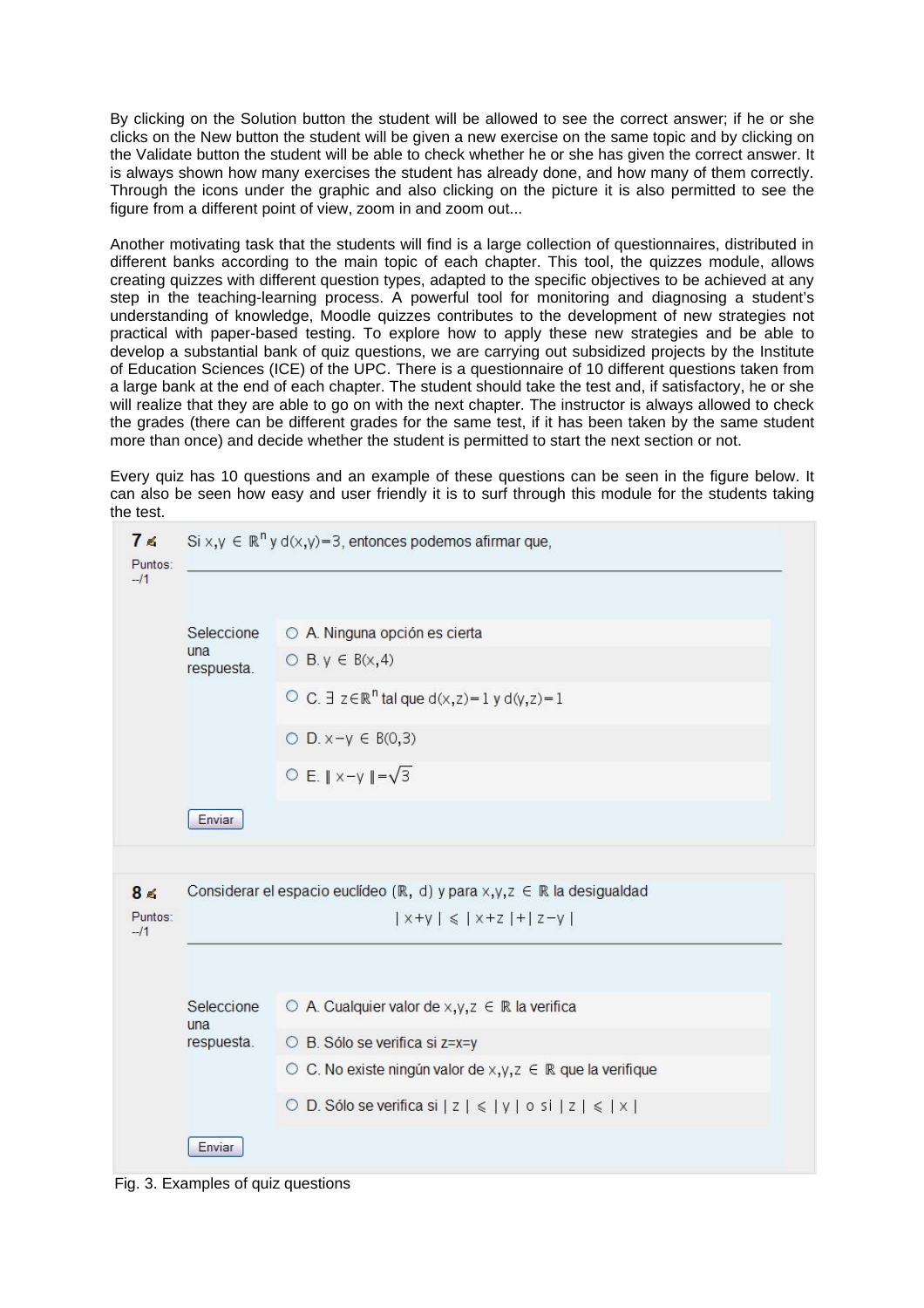## **3. A NEW TEACHING IMPROVEMENT POSSIBILITY FOR PROFESSORS AND INSTRUCTORS**

All the teachers that choose to use this course automatically have the chance of implementing all the contents instantly in their Moodle course. If Moodle is already the virtual platform and software used by the University as a whole it is extremely easy to take advantage of the course: upload a backup of the main course, show and hide the part of the total material required and add the particular material that you, as a teacher, have for the course. If not, you can easily create a Moodle course, as the software is open source and free and make it personal and adapted to your own subject or you can just use the course already available through the website:

#### www.pearsoneducacion.com/calculoenmoodle/

So the best think of having the course on Moodle is that the different instructors can make the course personal and perfectly adapted to what they need. They can add new question banks, attach pdf files, hide extra information or even add what they find is lacking. The last result is a whole course on Calculus that perfectly suits the contents and materials for the particular where it is taught.

Another good opportunity that the Moodle courses offer is the chance of an easier management. All the course grades and notifications can be managed through the platform, and so there is a continuous and absolute connexion between the instructor and the student. It can be seen in the figure below the final table of grades summary for each student. That is what the instructor sees, because the students can only check their own grades.

|  |                     | Cálculo-                                      |                    |                                                                                            |        |                                                                                       |          |                                            |   |                                                                                 |                           |  |
|--|---------------------|-----------------------------------------------|--------------------|--------------------------------------------------------------------------------------------|--------|---------------------------------------------------------------------------------------|----------|--------------------------------------------|---|---------------------------------------------------------------------------------|---------------------------|--|
|  | Nombre / Apellido 1 | M<br><b>Números</b><br>reales<br>complejos  \ | ✓<br>v básica en v | М<br><b>Topologia Sucesiones Funciones Funciones Cálculo</b><br>numéricas  \f<br><b>JN</b> | М      | М<br>series reales de de varias de<br>variables primitivas Riemann de  √<br><b>JF</b> | М<br>JN. | $\nabla$ La<br>integral<br>de<br><b>JF</b> | М | <b>Integrales Sucesiones Total</b><br>múltiples y Series de del<br>$\mathbf{L}$ | $\bar{x}$<br>curso<br>Jr. |  |
|  | u6tgw8a u6tgw8a     |                                               |                    |                                                                                            |        | ۰                                                                                     |          |                                            |   |                                                                                 |                           |  |
|  | u6u5x5a u6u5x5a     |                                               |                    |                                                                                            |        |                                                                                       |          |                                            |   |                                                                                 |                           |  |
|  | u6u8uj8 u6u8uj8     |                                               |                    |                                                                                            |        | ٠                                                                                     | ٠        |                                            |   |                                                                                 |                           |  |
|  | u6upymm u6upymm     | ٠                                             | $\overline{a}$     |                                                                                            | $\sim$ | ÷                                                                                     | ٠        |                                            |   |                                                                                 |                           |  |
|  | u6v7i0d u6v7i0d     | ٠                                             |                    |                                                                                            |        | ۰                                                                                     |          |                                            |   |                                                                                 |                           |  |
|  | u6ve4t7 u6ve4t7     | ٠                                             | ۰                  |                                                                                            | ۰      | ÷                                                                                     | ۰        |                                            |   |                                                                                 |                           |  |
|  | u6vf9n3 u6vf9n3     |                                               |                    |                                                                                            |        | ۰                                                                                     |          |                                            |   |                                                                                 |                           |  |
|  | u6vignl u6vignl     |                                               |                    |                                                                                            |        | ٠                                                                                     |          |                                            |   |                                                                                 |                           |  |
|  | u6x7li8 u6x7li8     |                                               |                    |                                                                                            |        |                                                                                       |          |                                            |   |                                                                                 |                           |  |
|  | u6x8tri u6x8tri     |                                               |                    |                                                                                            |        |                                                                                       |          |                                            |   |                                                                                 |                           |  |
|  | u6xmle5 u6xmle5     |                                               |                    |                                                                                            |        |                                                                                       |          |                                            |   |                                                                                 |                           |  |
|  | u6xomkh u6xomkh     |                                               |                    |                                                                                            |        |                                                                                       |          |                                            |   |                                                                                 |                           |  |
|  | u6xra44 u6xra44     |                                               |                    |                                                                                            |        |                                                                                       |          |                                            |   |                                                                                 |                           |  |
|  | u6y216x u6y216x     |                                               |                    |                                                                                            |        |                                                                                       |          |                                            |   |                                                                                 |                           |  |
|  | u6yqjwy u6yqjwy     |                                               |                    |                                                                                            |        |                                                                                       |          |                                            |   |                                                                                 |                           |  |

Fig. 4. Table of grades

#### **3.1 Evaluation further possibilities**

The questionnaires that we have already previously explained can also be done in order to evaluate the course. So they can be managed by an instructor and therefore be part of the final grade of the subject. To us it is not only the question whether ICT can be used to support learning, testing and assessing mathematical skills, but how this should take place. Not only grades and scores are important, but also the way how mathematical concepts are learned and tested diagnostically. We specifically aim to find out more about learning, testing and assessing.